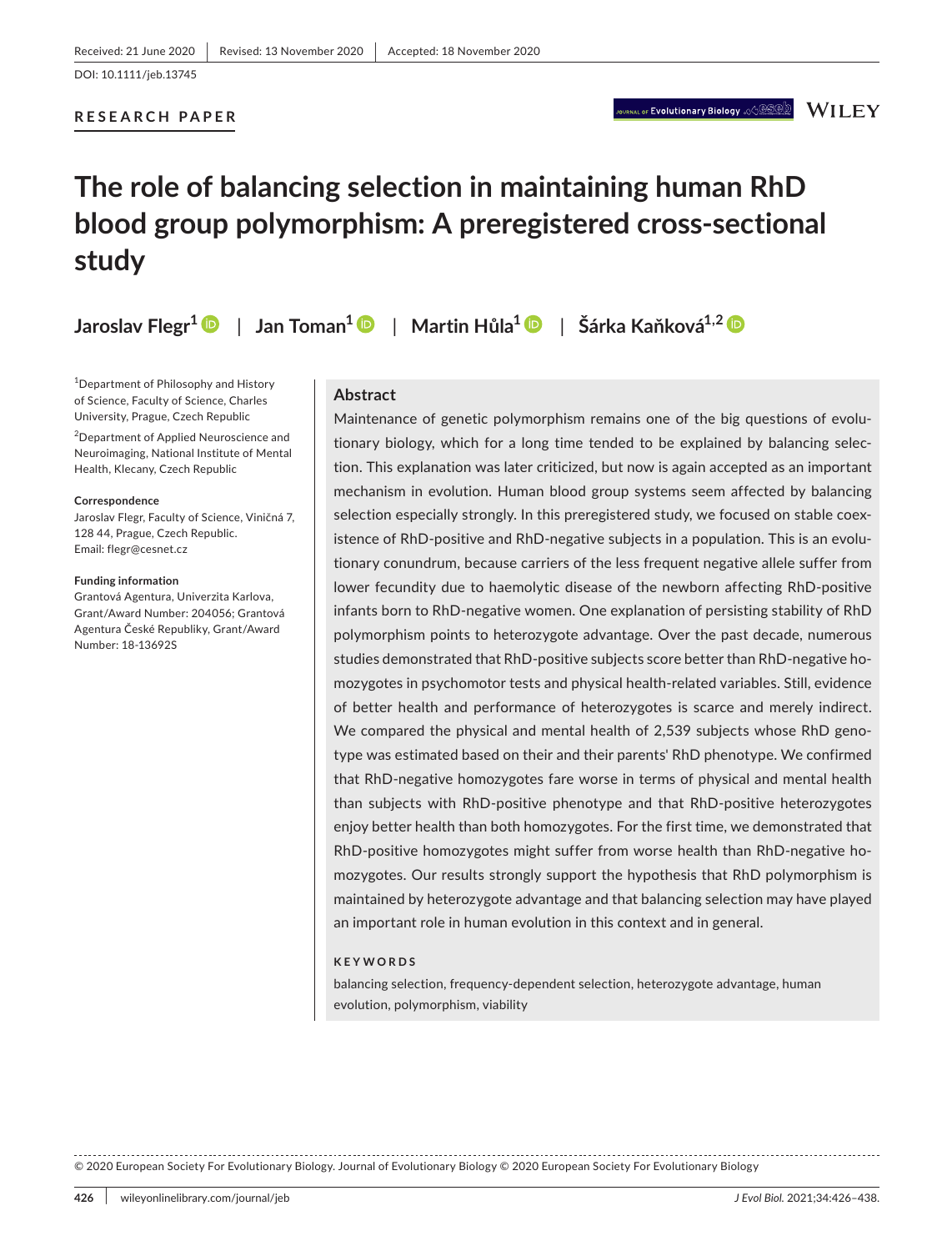# **1** | **INTRODUCTION**

The origin, maintenance and fate of genetic diversity remain one of the central questions of evolutionary biology. Putting aside the dispute between proponents of the neutral theory of evolution (Kimura, 1968) and advocates of the selectionist, 'balanced' approach (Dobzhansky, 1955; Lewontin, 1974; Lewontin & Hubby, 1966), it is now clear that both random drift and natural selection play an important role in maintaining genetic diversity (Andrés et al., 2010; Croze et al., 2016; Key et al., 2014). Among all forms of selection, *balancing selection* is a factor that contributes to the maintenance of genetic variability most directly (Croze et al., 2016; Hedrick, 2012; Key et al., 2014). One of its components is frequency-dependent selection, a mechanism by which the fitness value of alleles changes with their frequency in the gene pool. In cases where fitness negatively correlates with the frequency of the focal allele, the whole system may stabilize and maintain genetic polymorphism for a long time (e.g. Raffini et al., 2017; Raffini & Meyer, 2019).

Selection that varies over time and space, between the sexes, life stages or fitness components may be balancing in the long term (balancing selection sensu lato: Hedrick, 2012). Nonetheless, heterozygote advantage—also known as overdominance or heterosis—is usually recognized as the most immediate mechanism of balancing selection. Under this regime, heterozygotes for a particular gene locus exhibit higher fitness than either of the homozygotes. This results in an equilibrium such that both alleles stabilize at a frequency that maximizes the mean fitness of the population. Such systems are usually recognizable by a relatively higher proportion of few minority alleles with intermediate frequencies (e.g. Allison, 1954).

Despite expectations of some classic work of the modern evolutionary synthesis (Dobzhansky, 1955; Lewontin, 1974; Lewontin & Hubby, 1966), balancing selection was until recently considered a rare phenomenon (e.g. Croze et al., 2016; Hedrick, 2012). Numerous new studies, however, show that it is an important way of maintaining genetic polymorphism, both in general and in human populations (Andrés et al., 2010; Croze et al., 2016; Hedrick, 2012; Key et al., 2014). Examples of systems maintained by balancing selection include warfarin drug resistance in rats (*Rattus norvegicus*) (Greaves et al., 1977), self-incompatibility systems of flowering plants (Magnoliophyta) (Roux et al., 2013), the ABO blood system of primates (Segurel et al., 2012) or the major histocompatibility complex (MHC) of vertebrates (Andres et al., 2009; Spurgin & Richardson, 2010). A majority of known targets of balancing selection are related to immunity (Andres et al., 2009; Ferrer-Admetlla et al., 2008; Fumagalli et al., 2009; Hellgren & Sheldon, 2011; Single et al., 2007). These concern mainly genes associated with antigen recognition (Croze et al., 2016; Key et al., 2014), but also genes with much looser relation to immunity, such as olfactory receptors (Alonso et al., 2008; Croze et al., 2016), extracellular cell components (Andres et al., 2009) or pattern recognition receptors (Těšický & Vinkler, 2015). This is not surprising because it has long been suspected that the arms race between parasites and their hosts produces strong negative frequency-dependent selective pressures (Haldane, 1949).

In humans, many of these polymorphisms are associated with congenital diseases. Examples include the recessive 'sickle-cell disease' allele of the HBB gene conferring resistance against malaria (Allison, 1954), or recessive 'cystic fibrosis' alleles of the *CFTR* gene that improve resistance to certain infections (Cuthbert et al., 1995). Andres et al. (2009) identified at least 60 human genes that show signs of ancient balancing selection, of which five are clearly related to immunity, and seven are associated with various other diseases. Blood groups are another prominent set of human traits affected by balancing selection. It has been proposed that particular ABO genotypes confer differential resistance to parasites and diseases (Segurel et al., 2012). Fumagalli et al. (2009) demonstrated that various types of balancing selection are also responsible for the maintenance of polymorphisms in the blood group systems CD55, CD151, SLC14A1, and possibly also BSG and FUT2. This is probably for immunological reasons, as various blood system minority alleles correlate with resistance to pathogens. Moreover, Fumagalli et al. (2009) showed that pathogen richness correlates with minority allele frequencies in several blood systems. Other potential advantages of rarer alleles in these systems include faster healing or augmented water retention in dry climates, usually at the cost of increased risk of autoimmune disorders.

Another prominent blood group polymorphism traditionally suspected of being maintained by balancing selection is the polymorphism in Rhesus factor, that is the *RHD* gene. The immunodominant antigen on the surface of human erythrocytes is the D epitope on the RhD protein, a product of the *RHD* gene, which is part of the transmembrane protein–glycoprotein complex (Rh complex) of human erythrocytes. The main role of the Rh complex is to transport the NH<sub>3</sub> or CO<sub>2</sub> gases and their ions (Kustu & Inwood, 2006; Nakhoul & Hamm, 2013), although the physiological function of this transport remains unknown. Moreover, in mammal species with biconcave discoid erythrocytes, such as humans, this complex also plays an important role in maintaining the integrity of plasma membrane and cell shape (Le Van Kim et al., 2006; Nakhoul & Hamm, 2013). The human *RHD* gene is highly polymorphic: over 200 alleles have been described in various populations around the world (Flegel, 2011).

A large proportion of people of European origin carry the recessive d allele of the *RHD* gene (its frequency is about 40%), which represents a large deletion covering almost the entire *RHD* gene (Wagner & Flegel, 2000). The spread of the d allele and stable coexistence of RhDpositive and RhD-negative individuals in European populations are well-known evolutionary enigmas (Fisher et al., 1944; Haldane, 1942). Carriers of the rarer d phenotype suffer from impaired fecundity. Before the advent of modern medicine, most RhD-positive children born to RhD-negative mothers who had been immunized by a previous birth of RhD-positive child suffered from severe haemolytic disease as newborns. Despite various efforts to explain RhD polymorphism by a combination of demographic factors (Feldman et al., 1969; Nei et al., 1981), it is clear that without the intervention of some form of balancing selection, the coexistence of d and D alleles would be in the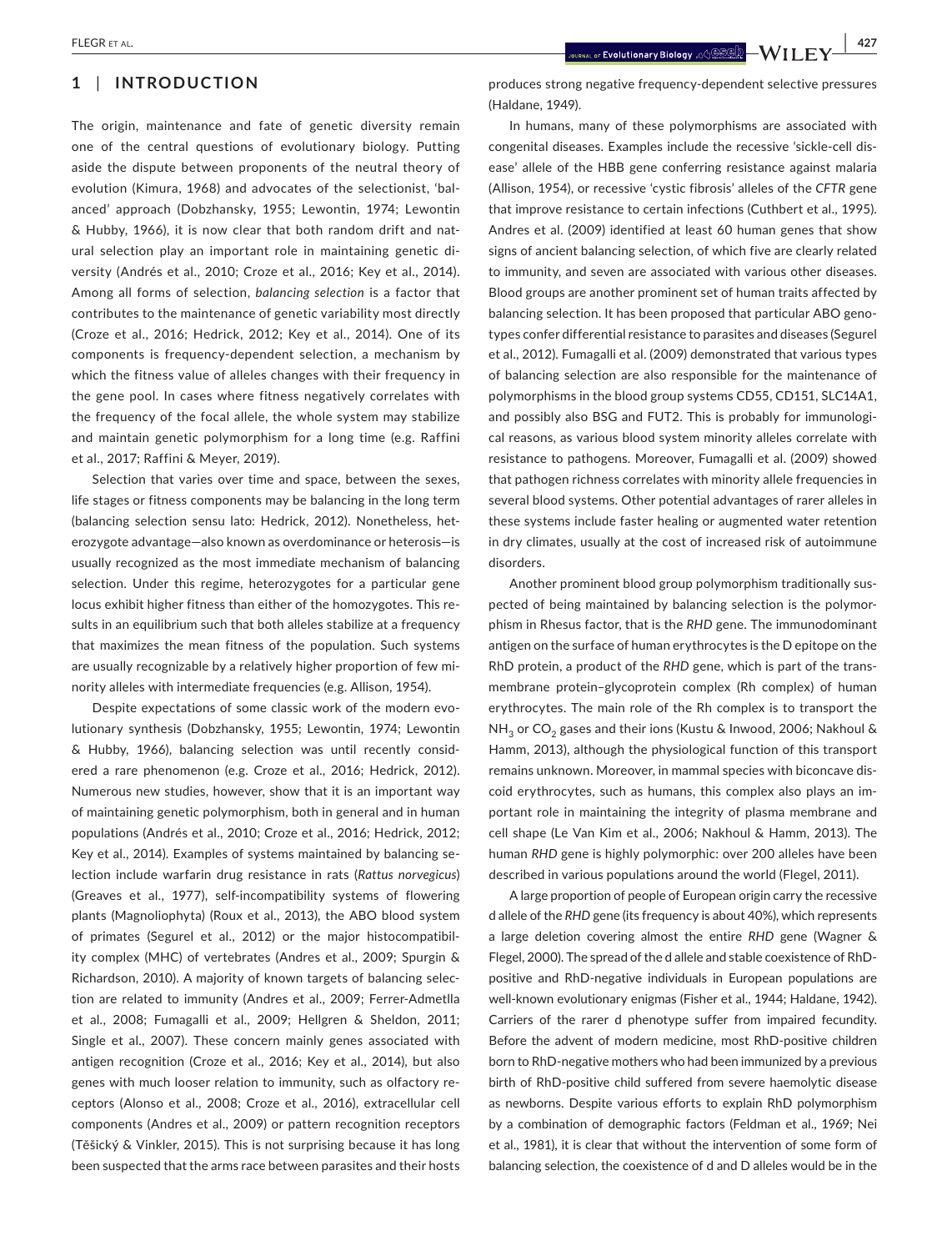**428 • WII.F.Y** Journal of Evolutionary Biology ,  $\frac{1}{2}$  **Budge 2014** 

long run evolutionarily unstable: the less fit allele would be selected against, and all individuals in a population would eventually become either RhD negative or RhD positive.

The hypothesis that selection favouring heterozygotes (heterosis) plays a key role in maintaining *RHD* polymorphism was probably first explicitly formulated in late 1960s by Feldman et al. (1969), though supporting empirical evidence started to accumulate only about a decade ago. Several papers showed that subjects with the RhD-positive phenotype—and especially heterozygotes with one D and one d allele—are protected against certain adverse factors. Most prominent is protection against the health impact of toxoplasmosis, a common chronic infection by a protist parasite, but various studies also found indications of protection against the effects of fatigue, smoking and ageing (Flegr et al., 2010, 2012, 2018; Holub et al., 2011; Kaňková et al., 2010; Novotná et al., 2008). More recently, an ecological correlative study performed in 66 countries for which allele frequencies and WHO data on the incidence of 125 disorders were available (WHO, 2008) showed that the incidence of many disorders correlates positively with the frequency of RhD-negative subjects and negatively with the frequency of RhD-positive heterozygotes in the population (Flegr, 2016). A large-scale cross-sectional study had further shown that RhD-negative subjects exhibit many signs of impaired health and increased incidence of many diseases and disorders (Flegr et al., 2015): RhD-negative subjects reported more frequent allergic, digestive, heart, haematological, immunological, mental health-related and neurological problems. Another recent study demonstrated that RhD-negative subjects scored worse than RhD-positive subjects on well-being, mental and physical health (Flegr et al., 2020). Over the past 12 years, at least 14 published studies demonstrated effects of RhD phenotype on human psychomotor performance and health, whereas to the best of our knowledge only two studies showed no such effect (Flegr & Dama, 2014; Halmin et al., 2017). Most studies, however, compared the health or psychomotor performance of individuals with RhD-negative and RhD-positive *phenotype*, and not RhD *genotype*, because RhD-positive homozygotes and heterozygotes cannot be easily distinguished by a routine immunoagglutination test.

In our present study, we took advantage of the fact that an RhD heterozygote can be easily identified based on the subject's RhDpositive phenotype plus one RhD-negative biological parent (Kaňková et al., 2020). In relatively rich, low fecundity countries like the Czech Republic the vast majority of people know their biological parents' and their own RhD phenotype (Voracek et al., 2008). We can therefore easily establish the RhD genotype of not only the RhD-negative subjects (dd) but also of RhD-positive heterozygotes (Dd). Naturally, people who have two RhD-positive parents could be either DD or Dd (with higher probability of DD than in the general population). This makes this method less precise than molecular genotyping, but it enables researchers to obtain large amounts of data relatively easily and cheaply using, for instance, clinical records or internet questionnaires.

We here present the results of such a study performed with 2,539 participants. Our study was preregistered (see Section 2) and based on questionnaires about the RhD phenotype of respondents and their parents, their physical health, mental health, sexual desire and fecundity. The main aim was to test two hypotheses: first, whether RhD heterozygotes enjoy better health than both RhDpositive and RhD-negative homozygotes; and second, that subjects with RhD-negative phenotype enjoy worse health than subjects with RhD-positive phenotype. We thus directly test the role of balancing selection in maintaining human RHD gene polymorphism and ultimately contribute to a better understanding of the role of balancing selection in biological evolution.

### **2** | **MATERIALS AND METHODS**

#### **2.1** | **Subjects**

Most subjects were members of the 'Labbunnies' group, a community of currently over 20,000 Czechs and Slovaks who voluntarily participate in various experiments related to evolutionary psychology. Using several posts on the timeline of the Labbunnies Facebook group (administered by our research team), we invited group members and their Facebook friends to participate in an anonymous study that would 'investigate certain philosophical problems of personal identity, test evolutionary hypotheses regarding, for example the beauty of flowers, and study moral dilemmas related to autonomous cars'. Respondents received no remuneration for their participation in the study, but at the end of our 70-min questionnaire, they found a reward in the form of their own results for three tests that were part of the online questionnaire as well as the results of other similar studies.

At the beginning of the questionnaire, we asked participants for their informed consent. We informed them that 'The study is anonymous and obtained data will be used exclusively for scientific purposes. Your cooperation in the project is voluntary and you can terminate it at any time by closing this website. You can also skip any questions you may find uncomfortable, but complete data are the most valuable. If you agree to participate in this research, press the "Next" button'. Only subjects who gave us their informed consent by pressing the button were allowed to participate in the study. Between 9 May and 31 December 2017, we collected data from 4,650 respondents. Not all, however, answered questions pertaining to their and their parents' RhD phenotypes. The project, including the method used to obtain electronic informed consent with participation in this anonymous study, was approved by the Institutional Review Board of the Faculty of Science, Charles University (Komise pro práci s lidmi a lidským materiálem Přírodovědecké Fakulty University Karlovy)—No. 2017/08. The study was preregistered at Open Science Framework (OSF) prior to the start of data collection (<https://osf.io/ykxpf>).

## **2.2** | **The questionnaire**

In the anamnestic part of the questionnaire, which was run on the Qualtrics platform (<https://www.qualtrics.com/>), respondents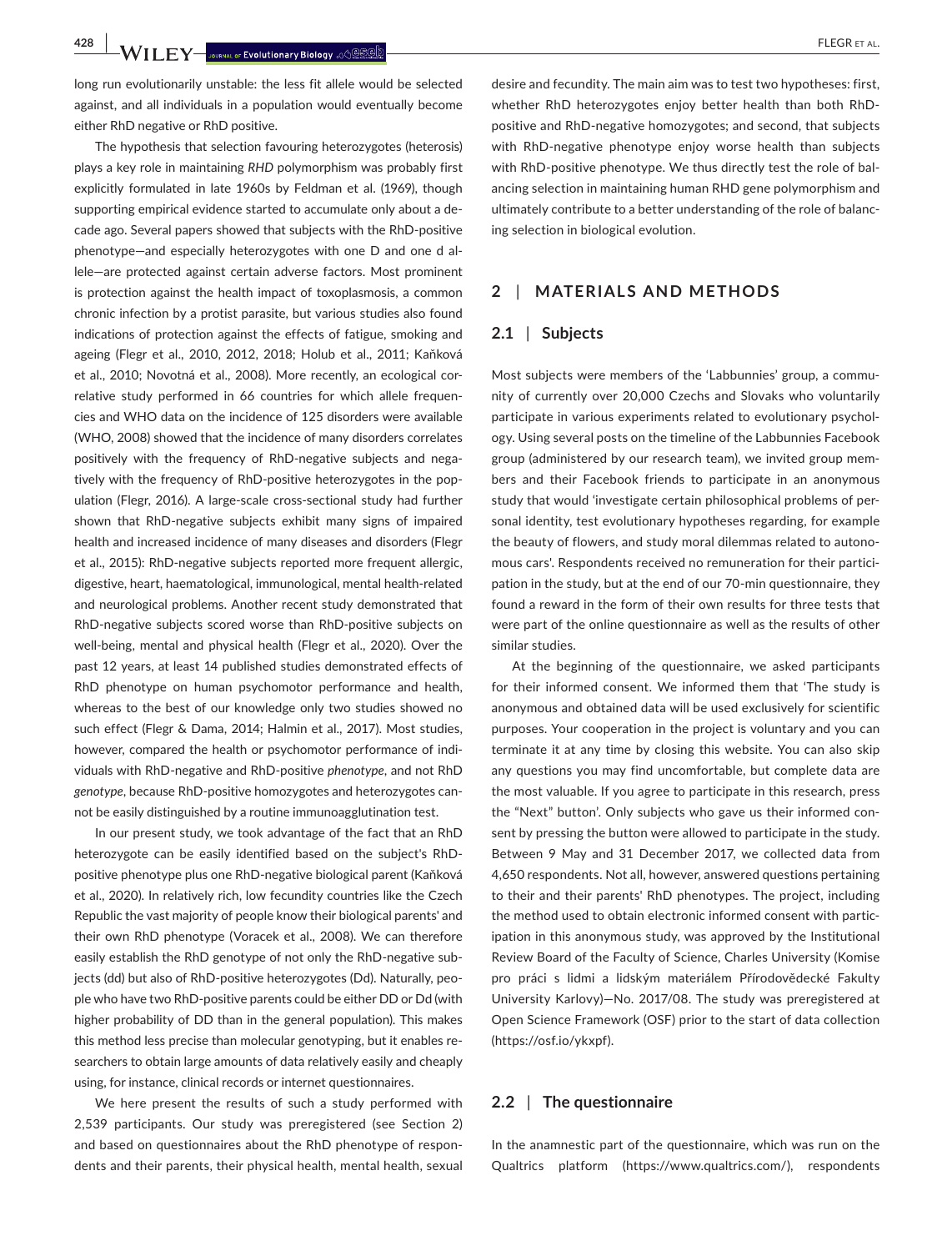provided information about their age, body height and weight, and the size of the communities they currently reside in (ordinal variable *urbanization*—0: less than 1,000 inhabitants, 1: 1,000‒5,000 inhabitants, 2: 5,000-50,000 inhabitants, 3: 50,000-100,000 inhabitants, 4: 100,000‒500,000 inhabitants, 5: over 500,000 inhabitants, 6: Bratislava, 7: Praha), and the number of their children. Respondents were also asked about their ABO blood group (not used in the present study) and, in the following question, about their Rh factor. Possible answers were 'I do not know, I am not sure', 'negative (the rarer variant)' or 'positive (the more frequent variant)'. The answer 'I do not know, I am not sure' was marked in advance. In the following two questions, we used the same range of options to ask respondents about the RhD phenotype of their biological mother and father. Based on the RhD phenotype of respondents and their parents, we were able to identify RhD-positive heterozygotes (i.e. RhD-positive subjects with one RhD-negative parent). The remaining RhD-positive subjects, that is subjects with RhD-positive mother and father and those who did not answer questions on the RhD phenotype of their parents, represented a mixed group of homozygotes and heterozygotes, enriched by RhD-positive homozygotes in comparison with the general RhD-positive population.

In order to compare the relative importance of the influence of RhD phenotype on health, well-being and biological fitness with other important factors, we looked for associations between health, fecundity and sexual desire using three unrelated but well-known risk factors: *body mass index* (BMI) calculated from body height and body weight, frequency of *smoking*, that is how many cigarettes they smoke a day (ordinal scale 0: 0, 1: 0-0.1, 2: 0.1-1, 3: 1.1-3, 4: 3.1-10, 5: 11‒20, 6: 21‒40, 7: over 40), and frequency of *alcohol consumption* in a volume that would make it illegal for the person to drive a car (ordinal scale: 0: never, 1: at most once a month, 2: at most twice a month, 3: at most four times a month, 4: at most twice a week, 5: every other day, 6: every day, 7: nearly all the time). In contrast to our previous studies, we did not ask respondents about their consumption of illegal drugs or drugs/vitamins/supplements not prescribed by a medical professional.

Using scales of 0–100, participants rated how strongly they are sexually aroused by persons of the same and of the opposite sex. The higher of these two arousal-related variables was then designated as our variable *sexual desire*. The main outcome variables used here, physical health and mental health, were obtained in another section of the questionnaire where the respondents rated how they have been feeling physically and (separately) mentally during the past two years using six-point ordinal scales ranging from 1 (very bad) to 6 (very well). Next, respondents listed how many kinds of drugs prescribed by a medical professional for mental health problems they used over the past month and how many kinds of prescription drugs for other health problems they used over the same period of time. Respondents also expressed, using scales of 0 (definitively not) to 100 (definitively yes), whether and to what extent they suffer from anxieties, depressions, manias, obsessive/compulsive behaviour, auditory hallucinations, visual hallucinations, burnout syndrome and headaches. For example, they were asked 'Do you suffer from

 **|** FLEGR et al. **429**

obsessive (compulsive) behaviour?' In the heading of this section of the questionnaire, participants were reminded that they ought to indicate what issues ('feelings, moods, or behaviours') they are struggling with right now, that is not problems they were diagnosed with in the past. They were also requested to try and estimate how much they would struggle with a particular problem if they stopped using medication prescribed for the issue. Using a list of 25 mental health disorders and epilepsy, they also noted which they suffer from (i.e. which 'had been diagnosed by medical professionals'). Based on their responses, we computed the variable *number of mental health disorders*. For English translation of relevant parts of the questionnaire, see Appendix S1.

## **2.3** | **Statistics**

Before analyses, we filtered out <3% of questionnaires submitted by subjects who failed our two attention tests ('Now kindly check the answer number two (four).') or provided a suspect combination of answers to other questions, for instance excessively high/low height, weight, age, an unrealistically high number of neuropsychiatric disorders, or answered all or nearly all questions by the same code, etc. In accordance with preregistration, the data of all five subjects who indicated that they had been diagnosed with either Parkinson's or Alzheimer's disease were also removed. Descriptive statistics (preparation of graphs and frequency tables), computation of simple univariate tests (two-sided, unpaired *t* tests,  $\chi^2$  test) and ordinal regressions with sex, RhD phenotype/genotype and their interaction as explanatory factors plus age and size of the place of living as covariates were performed using Statistica v. 8. Partial Kendall correlation tests were performed in R v. 3.3.1 (R Core Team, 2018), package ppcor v. 1.1 (Kim, 2015).

In the confirmatory part of the study, we controlled for age and/or sex (when analysing a mixed set of men and women). In the exploratory part, we also controlled for age, tobacco smoking and alcohol consumption. In accordance with preregistration, two preregistered one-sided hypotheses were tested with one-sided tests and all other hypotheses with two-sided tests. The level of significance was always set to 0.05. Correction for multiple tests was done using the Benjamini–Hochberg procedure with false discovery rate preset to 0.25 (Benjamini & Hochberg, 1995), using the Excel sheet published by McDonald (2014). All relevant data are available at [figshare.com/s/d199dec0ba0fc5efde29.](http://figshare.com/s/d199dec0ba0fc5efde29)

# **2.4** | **Differences between the preregistered and implemented protocol**

We hoped to collect data from about 10,000 subjects before the preregistered end of the study (31 December 2017). It turned out, however, that the main topics of our questionnaire—those pertaining to philosophical problems of personal identity, beauty of flowers and autonomous cars—were apparently less attractive than the topics of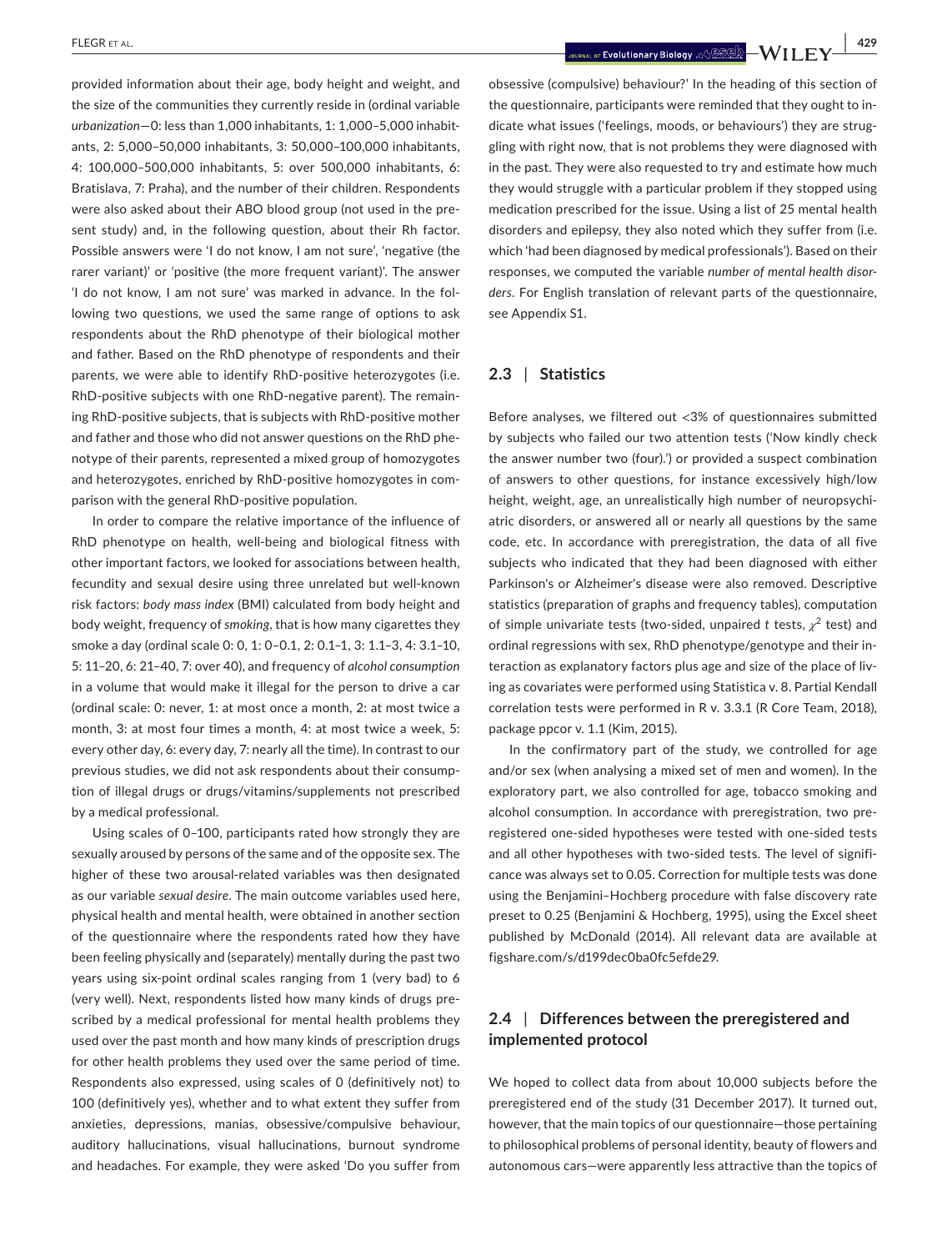

**FIGURE 1** Differences in overall physical (left) and mental (right) health among RhD-negative homozygotes, RhD-positive heterozygotes, and the remaining mixed group of RhD-positive homozygotes and heterozygotes. The RhD-positive mix contains all RhDpositive homozygotes and part of RhDpositive heterozygotes (see Sections 2 and 4). High values on the y axis denote better health. Vertical bars denote 0.95 confidence intervals and numbers above the bars show the number of subjects in particular groups

our previous questionnaires. In the end, we thus obtained data from less than half of the originally planned respondent number, so the number of subjects tested for association between RhD-negative phenotype and health was about 50% lower than anticipated in the preregistration. On the other hand, we had anticipated that only about 15% of respondents would provide the RhD phenotype data of their parents, whereas that percentage turned out to be much higher. In the end, the number of subjects tested for the effect of RhD heterozygosity on health was thus slightly higher than expected in the preregistered protocol.

In the preregistration, the output variable was called *health problems*, but the questionnaire included no such variable. To make the results of the present study comparable to those of previous studies, we thus replaced it by two other outcome variables from the questionnaire, namely physical health and mental health (both ranging 1 to 6), performed a correction for multiple (two) tests, and reported the corresponding results. We additionally performed equivalent multivariate analyses using the various health parameters described above as outcome variables.

# **3** | **RESULTS**

## **3.1** | **Data description**

The sample (*n* = 2,539) consisted of 756 men (173, i.e. 22.88% of whom were RhD negative) of mean age 37.4 years (*SD* 12.8) and 1,783 women (405, i.e. 22.71% of whom were RhD negative) of mean age 35.5 years (*SD* 12.6). The men were thus significantly older than the women ( $t = 4.07$ ,  $p < .00001$ , Cohen's  $d = 0.153$ ), although the frequency of RhD-negative subjects did not differ between the sexes ( $\chi^2$  = 0.009,  $p$  = .929). Of the men, 314 provided information about the RhD phenotype of their mother and 259 about the RhD

phenotype of their father. According to these reports, 23.6% of mothers and 23.17% of fathers were RhD negative. Of the women, 1,087 provided information about the RhD phenotype of their mother and 870 about the RhD phenotype of their father; 26.0% of mothers and 17.9% of fathers were RhD negative. Interaction between the RhD and sex was not significant for the mothers ( $\chi^2 = 0.782$ ,  $p = .377$ ) or the fathers ( $\chi^2$  = 3.540, *p* = .060).

## **3.2** | **Confirmatory analyses**

We tested two predictions derived from two preregistered hypotheses (Figure 1):

- 1. RhD-positive heterozygotes, that is RhD-positive subjects with one RhD-negative parent, will report fewer health problems than other study participants, that is, fewer problems than RhD-negative subjects and subjects who report having two RhD-positive parents (and can be therefore either heterozygotes or homozygotes).
- 2. RhD-negative subjects (homozygotes) will report more health problems than RhD-positive study participants.

Ordinal regressions with either physical or mental health (scale 1–6) as the dependent (outcome) variable, sex, RhD phenotype (positive or negative) and interaction between sex and RhD phenotype as explanatory factors, plus age and size of place of residence as covariates, showed that RhD-negative subjects were in worse physical health (Wald statistic =  $6.33$ ,  $p = .006$ , one-sided test; 0.012 after the Bonferroni correction for two tests) but not worse mental health (Wald statistic  $= 1.42$ ,  $p = .117$ , one-sided test) than RhD-positive subjects (subsuming heterozygotes and homozygotes). Post hoc tests showed that in men the effect of RhD-negative phenotype on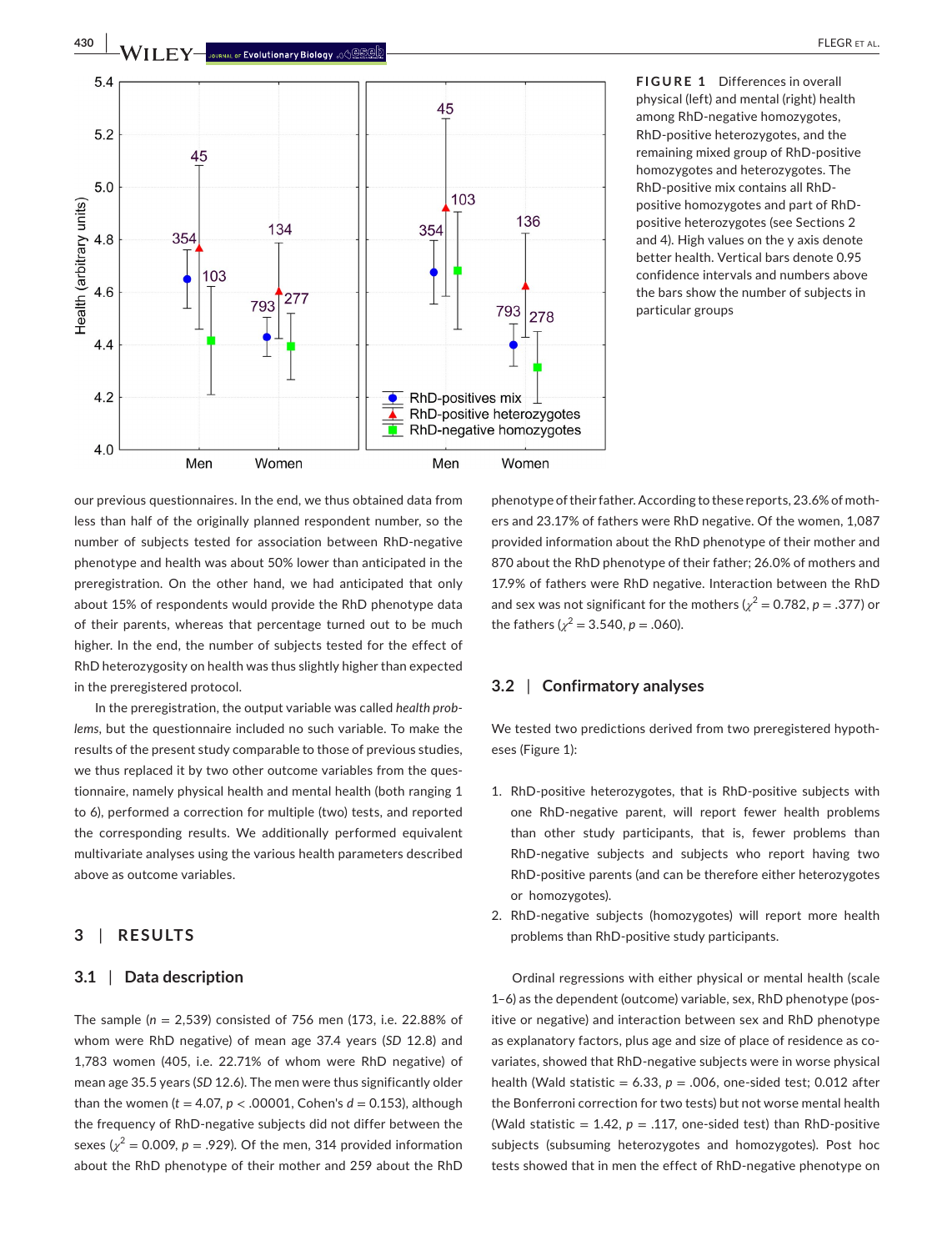physical health was very strong and on mental health very weak, whereas in women the effect on physical health was slightly weaker than on mental health (see Figure S1 and Table S1).

The same ordinal regression analyses with either physical or mental health as dependent (outcome) variable, sex, RhD heterozygosity (homozygote (+/+) or (−−) versus heterozygote (+/−)) and interaction between sex and RhD heterozygosity as explanatory factors, plus age and size of place of residence as covariates, showed that heterozygotes enjoy nonsignificantly better physical health (Wald statistic  $= 2.34$ ,  $p = .063$ , one-sided test) and significantly better mental health (Wald statistic =  $6.14$ ,  $p = .007$ , one-sided test;  $p = .014$  after the Bonferroni correction for two tests) than the remaining (homozygotic) subjects (see Figure S2 and Table S2).

We also detected a very strong negative effect of age (Table S2) and a significant negative effect of female sex on health in all of the above analyses, except for the analysis of the effect of RhD phenotype on physical health. We detected no effect of the size of the place of residence (all *p*-values > .60), and never any interactive effects between sex and RhD phenotype or sex and RhD heterozygosity on physical or mental health (all *p*-values > .12). Our ordinal regression models are shown in Tables S1 and S2, and the overall similar results of equivalent multivariate analyses using all 14 physical and mental health-related variables as dependents are given in Tables S3–S6.

#### **3.3** | **Exploratory analyses**

We then investigated the physical and mental health of subjects with different RhD genotypes in more detail. Figure 1 shows differences between the physical and mental health of RhD-negative homozygotes, RhD-positive heterozygotes, and the remaining mixed group of RhD-positive homozygotes and heterozygotes (for determination of these three groups, see Materials and methods and Discussion). Repeated-measures ANCOVA with both physical health and mental health as dependent (outcome) variables, sex, RhD genotype and the sex by RhD genotype interaction as independent factors, plus age and size of place of residence as covariates, showed a significant effect of the RhD genotype ( $F_{2,1697} = 3.851$ ,  $p = .021$ ,  $\eta^2 = 0.005$ ). Separate analyses showed a significant effect of RhD genotype on both physical health ( $F_{2,1698} = 3.462$ ,  $p = .032$ ,  $\eta^2 = 0.004$ ) and mental health (*F*2,1697 = 3.105, *p* = .045, *η* <sup>2</sup> = 0.004; see Figure 1 for numbers of subjects in particular groups). No interactive effects between the genotype and other variables were observed in these three analyses.

For post hoc exploratory analyses of the effects of RhD genotype on particular health-related variables, the number of respondents' biological children, and level of sexual desire, we used nonparametric partial Kendall correlation tests with age as a covariate (dropping the effect of size of place of residence that was always nonsignificant in all previous analyses). To compare the relative strength of effects of RhD genotype or phenotype with the effects of known adverse factors, we used alcohol consumption, tobacco smoking and BMI as internal controls. Table 1 shows that RhD genotype had significant effects on several health-related variables, whereby the strength of these

and the set of the set of the set of the set of the set of the set of the set of the set of the set of the set of the set of the set of the set of the set of the set of the set of the set of the set of the set of the set o

effects was comparable to other factors under investigation. For instance, the negative effect of RhD-negative phenotype was stronger than that of alcohol consumption, but weaker and less frequent than that of tobacco smoking, and of comparable strength to the effect of high BMI (with the exception of BMI's very strong negative effect on physical health). We detected no effect of RhD genotype on fecundity (number of biological children) or the level of sexual desire.

RhD-heterozygous men were on average 1 cm shorter (lower body height) ( $F_{2,751} = 3.19$ ,  $p = .042$ ,  $\eta^2 = 0.008$ ) and 5 kg heavier (higher body mass) ( $F_{2,750} = 2.12$ ,  $p = .121$ ,  $\eta^2 = 0.006$ ), and consequently had higher BMI ( $F_{2,750} = 5.56$ ,  $p = .004$ ,  $\eta^2 = 0.015$ ) than men with other RhD genotypes, in particular RhD-negative homozygotes; no such differences were observed in women (Figure 2). Differences between RhD-positive heterozygotes and homozygotes might be actually even larger, as differences between heterozygotes and the mixed group of RhD-positive homozygotes and heterozygotes were of a similar magnitude as those between heterozygotes and RhDnegative homozygotes (see Figure 2). ANCOVA with genotype and sex as fixed factors and age as covariate showed that both genotype and the genotype–sex interaction had significant effects on the BMI (genotype: *F*<sub>2,2,517</sub> = 4.93, *p* = .007, *η*<sup>2</sup> = 0.004; genotype-sex:  $F_{2,2,517} = 4.72$ ,  $p = .017$ ,  $\eta^2 = 0.003$ ). We repeated all partial Kendall analyses while controlling for two additional potential confounding variables, namely smoking and alcohol consumption, but the results remained approximately the same (see Table S7).

# **4** | **DISCUSSION**

In accordance with our two preregistered hypotheses, RhD heterozygotic individuals reported better health than other, mostly homozygotic study participants, and RhD-negative subjects suffered from worse physical and mental health than RhD-positive participants (Figure 1, Figures S1 and S2). Unexpectedly, we also found the mental health (of primarily females) and physical health (of males) of RhD-positive homozygotes to be as bad or even worse than that of RhD-negative homozygotes. This seems to contradict the results of previous studies, as well as the results of our partial Kendall tests (see column 7 of Table 1). However, most previous studies compared the health of RhD-negative subjects with the health of both homozygous and heterozygous RhD-positive subjects (i.e. subjects with RhD-positive phenotype), which could effectively mask effects by averaging potential disadvantages of homozygotes with health advantages of heterozygotes. Merely three of the many recent studies of this topic specifically investigated the main prediction of the balancing selection hypothesis in trying to identify possible advantages of RhD heterozygotes: the correlational study of Flegr (2016), and a study of blood donors with completely known RhD genotypes by Novotná et al. (2008). Most recently, additional indirect evidence was offered by Kaňková et al. (2020), who showed that RhD heterozygous mothers, that is RhD-positive women who gave birth to at least one RhD-negative child, tend to deliver more sons than daughters. According to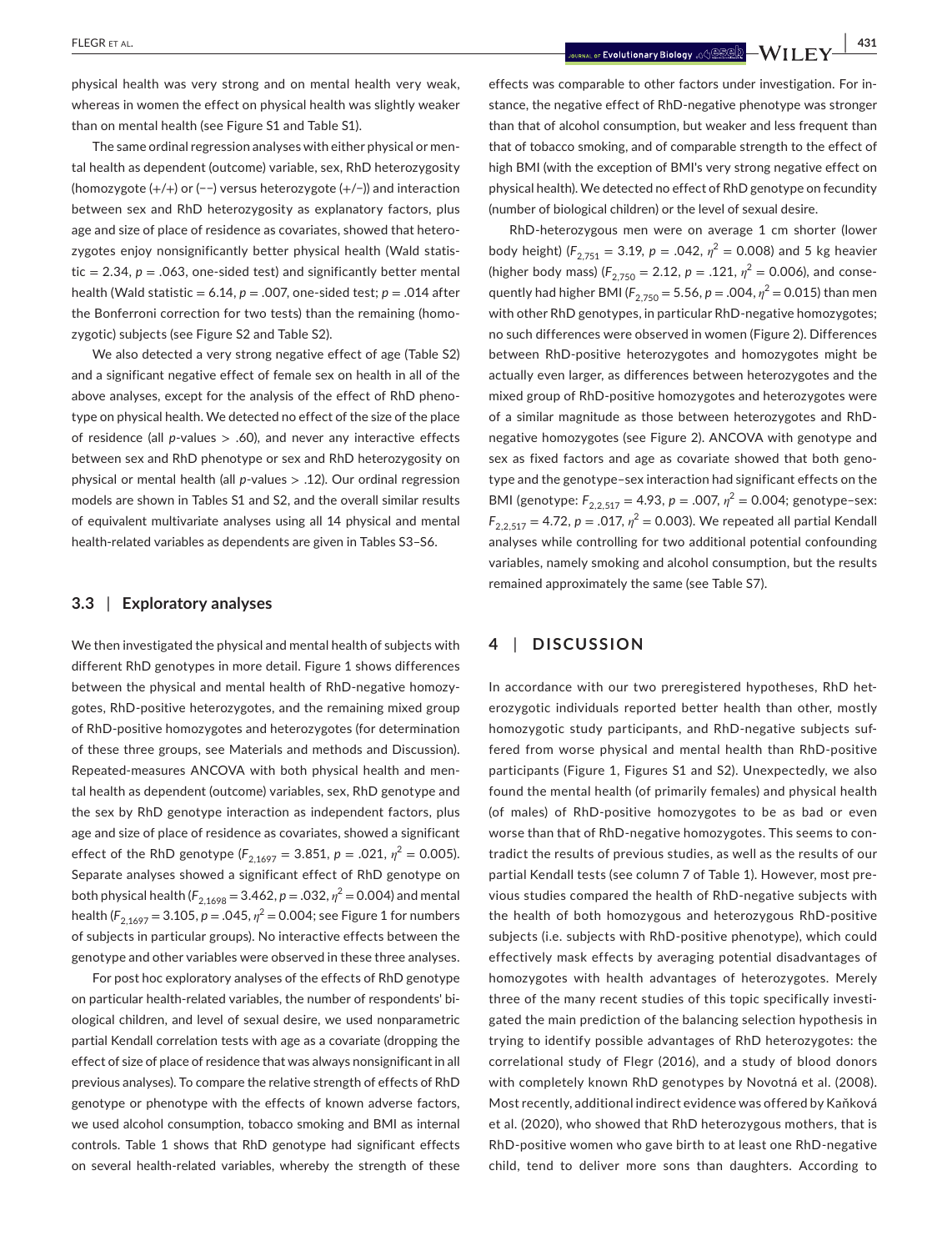# **TABLE 1** Correlation between RhD phenotype and genotype and health-related variables

|                             | Age     | Place   | $p$ -/p+ | $+$ -/p- | $+-/+m$ | $+m/p-$ | Alcohol | <b>Smoking</b> | <b>BMI</b> |
|-----------------------------|---------|---------|----------|----------|---------|---------|---------|----------------|------------|
| All                         |         |         |          |          |         |         |         |                |            |
| Physical health             | $-0.05$ | 0.01    | $-0.05$  | 0.10     | 0.04    | 0.04    | 0.04    | $-0.06$        | $-0.13$    |
| Mental health               | 0.10    | 0.00    | $-0.04$  | 0.11     | 0.06    | 0.03    | 0.03    | $-0.10$        | $-0.01$    |
| Drugs mental health         | 0.09    | 0.00    | $-0.02$  | 0.04     | 0.02    | 0.01    | $-0.05$ | 0.10           | 0.04       |
| Drugs other                 | 0.12    | 0.00    | $-0.03$  | $-0.01$  | $-0.03$ | 0.03    | $-0.06$ | $-0.04$        | 0.10       |
| Number of disorders         | $-0.02$ | 0.05    | 0.05     | $-0.03$  | 0.02    | $-0.05$ | $-0.06$ | 0.12           | 0.01       |
| Anxiety                     | $-0.11$ | 0.02    | 0.04     | $-0.06$  | $-0.02$ | $-0.04$ | 0.00    | 0.05           | $-0.02$    |
| Phobias                     | $-0.15$ | 0.00    | 0.05     | $-0.03$  | 0.02    | $-0.06$ | $-0.03$ | 0.02           | 0.01       |
| Depression                  | $-0.11$ | 0.01    | 0.04     | $-0.06$  | $-0.02$ | $-0.04$ | 0.00    | 0.09           | 0.00       |
| Mania                       | $-0.12$ | $-0.02$ | 0.04     | $-0.01$  | 0.02    | $-0.04$ | 0.04    | 0.07           | 0.02       |
| Compulsive behaviour        | $-0.19$ | 0.00    | 0.02     | $-0.03$  | 0.00    | $-0.03$ | 0.02    | 0.04           | 0.00       |
| Hallucination auditory      | $-0.04$ | $-0.01$ | 0.03     | $-0.03$  | 0.01    | $-0.04$ | 0.00    | 0.02           | 0.03       |
| <b>Hallucination visual</b> | $-0.01$ | $-0.01$ | 0.03     | $-0.01$  | 0.02    | $-0.04$ | 0.00    | 0.03           | 0.04       |
| <b>Burnout</b>              | $-0.01$ | 0.00    | 0.02     | $-0.06$  | $-0.03$ | $-0.02$ | 0.00    | 0.06           | 0.03       |
| Headache                    | $-0.10$ | 0.00    | 0.02     | 0.01     | 0.02    | $-0.02$ | $-0.02$ | 0.01           | 0.01       |
| Number of children          | 0.52    | $-0.08$ | $-0.01$  | $-0.01$  | $-0.02$ | 0.01    | $-0.03$ | $-0.06$        | 0.03       |
| Sexual desire               | 0.03    | $-0.04$ | $-0.01$  | 0.00     | $-0.01$ | 0.02    | 0.00    | $-0.02$        | 0.00       |
| <b>BMI</b>                  | 0.24    | $-0.05$ | $-0.01$  | 0.03     | 0.02    | 0.01    | $-0.01$ | 0.04           | <b>NA</b>  |
| Height                      | 0.00    | 0.03    | 0.00     | $-0.03$  | $-0.03$ | 0.01    | 0.09    | 0.05           | 0.08       |
| Weight                      | 0.19    | $-0.03$ | $-0.01$  | 0.01     | 0.00    | 0.01    | 0.03    | 0.05           | 0.69       |
| Men                         |         |         |          |          |         |         |         |                |            |
| Physical health             | $-0.11$ | 0.03    | $-0.10$  | 0.15     | 0.02    | 0.10    | 0.00    | $-0.10$        | $-0.13$    |
| Mental health               | 0.09    | 0.01    | $-0.02$  | 0.10     | 0.06    | 0.01    | $-0.01$ | $-0.15$        | $-0.02$    |
| Drugs mental health         | 0.06    | 0.08    | 0.01     | 0.05     | 0.05    | $-0.02$ | $-0.05$ | 0.18           | 0.09       |
| Drugs other                 | 0.22    | 0.04    | $-0.01$  | $-0.03$  | $-0.03$ | 0.01    | $-0.06$ | $-0.07$        | 0.12       |
| Number of disorders         | $-0.11$ | 0.08    | 0.07     | 0.04     | 0.10    | $-0.09$ | $-0.11$ | 0.15           | 0.07       |
| Anxiety                     | $-0.11$ | 0.01    | 0.03     | $-0.06$  | $-0.02$ | $-0.03$ | 0.01    | 0.11           | 0.02       |
| Phobias                     | $-0.18$ | 0.03    | 0.07     | $-0.03$  | 0.05    | $-0.08$ | $-0.02$ | 0.12           | 0.04       |
| Depression                  | $-0.11$ | $-0.01$ | 0.06     | $-0.03$  | 0.03    | $-0.07$ | 0.01    | 0.18           | 0.01       |
| Mania                       | $-0.16$ | $-0.02$ | 0.01     | 0.08     | 0.06    | $-0.02$ | 0.04    | 0.07           | 0.00       |
| Compulsive behaviour        | $-0.21$ | 0.03    | 0.00     | 0.06     | 0.05    | $-0.01$ | 0.00    | 0.08           | 0.00       |
| Hallucination auditory      | $-0.04$ | $-0.01$ | 0.00     | 0.01     | 0.01    | $-0.01$ | 0.00    | 0.05           | 0.00       |
| Hallucination visual        | 0.01    | $-0.01$ | 0.02     | 0.05     | 0.05    | $-0.03$ | 0.01    | 0.04           | 0.00       |
| Burnout                     | $-0.04$ | 0.01    | 0.02     | 0.02     | 0.03    | $-0.03$ | $-0.01$ | 0.06           | 0.02       |
| Headache                    | $-0.09$ | $-0.01$ | 0.02     | 0.14     | 0.12    | $-0.04$ | $-0.01$ | 0.01           | $-0.02$    |
| Number of children          | 0.51    | $-0.05$ | $-0.04$  | 0.06     | 0.01    | 0.04    | 0.04    | $-0.05$        | 0.09       |
| Sexual desire               | 0.07    | $-0.07$ | 0.03     | $-0.01$  | 0.02    | $-0.03$ | $-0.01$ | $-0.04$        | 0.07       |
| <b>BMI</b>                  | 0.27    | $-0.01$ | $-0.01$  | 0.11     | 0.08    | 0.00    | $-0.08$ | 0.05           | <b>NA</b>  |
| Height                      | $-0.05$ | 0.04    | $-0.05$  | $-0.04$  | $-0.07$ | 0.06    | 0.04    | 0.02           | $-0.02$    |
| Weight                      | 0.23    | 0.01    | $-0.02$  | 0.12     | 0.06    | 0.02    | $-0.05$ | 0.06           | 0.71       |
| Women                       |         |         |          |          |         |         |         |                |            |
| Physical health             | $-0.04$ | 0.00    | $-0.02$  | 0.08     | 0.05    | 0.02    | 0.05    | $-0.05$        | $-0.15$    |
| Mental health               | 0.10    | 0.00    | $-0.04$  | 0.11     | 0.06    | 0.03    | 0.03    | $-0.08$        | $-0.04$    |
| Drugs mental health         | 0.12    | $-0.02$ | $-0.03$  | 0.03     | 0.00    | 0.03    | $-0.04$ | 0.09           | 0.05       |
| Drugs other                 | 0.09    | $-0.01$ | $-0.03$  | 0.00     | $-0.04$ | 0.04    | $-0.04$ | $-0.02$        | $0.10\,$   |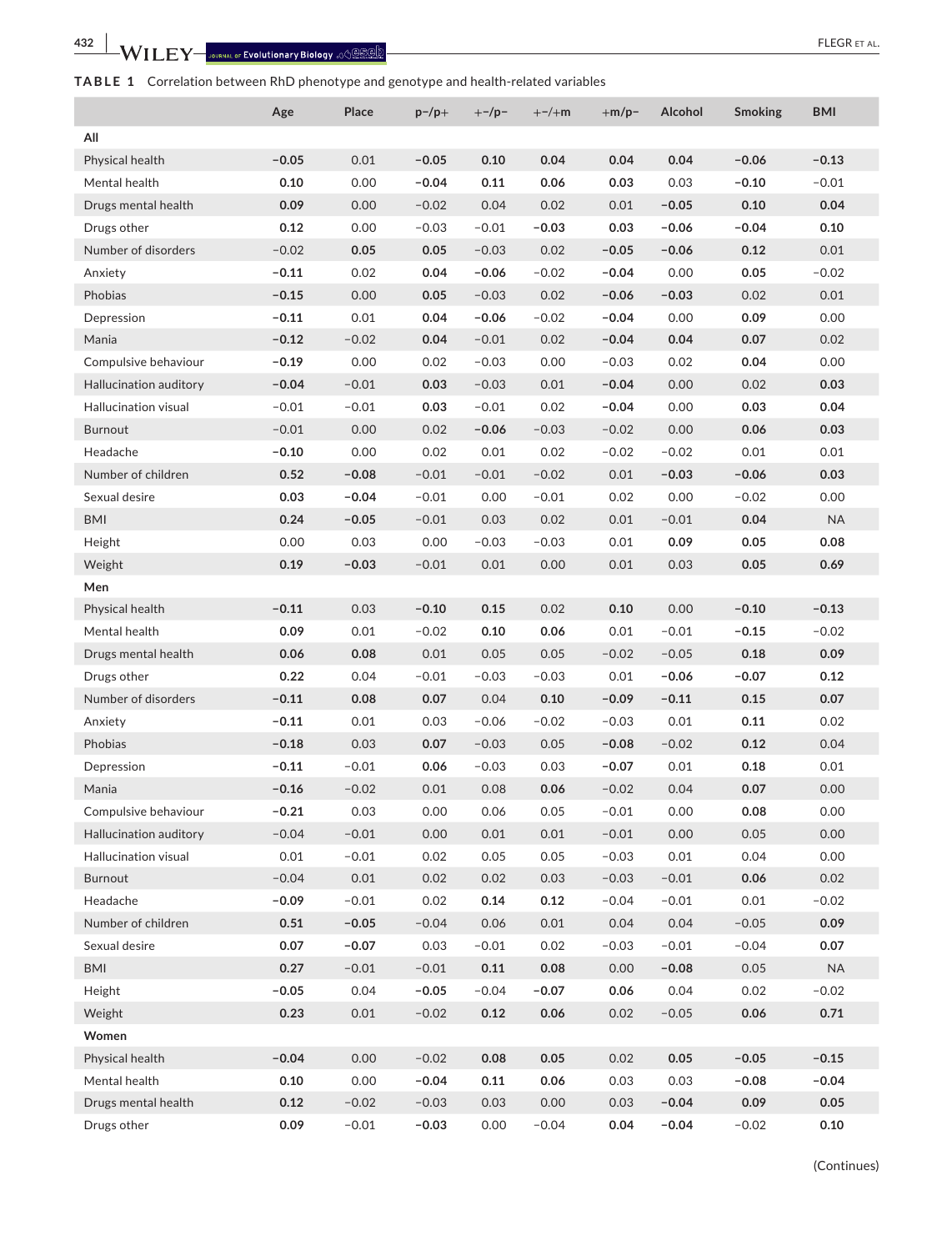**TABLE 1** (Continued)

 **|** FLEGR et al. **433**

|                        | Age     | Place   | $p$ -/p+ | $+$ -/p- | $+-/+m$ | $+m/p-$ | Alcohol | <b>Smoking</b> | <b>BMI</b> |
|------------------------|---------|---------|----------|----------|---------|---------|---------|----------------|------------|
| Number of disorders    | 0.02    | 0.03    | 0.03     | $-0.05$  | $-0.02$ | $-0.03$ | $-0.03$ | 0.12           | 0.01       |
| Anxiety                | $-0.09$ | 0.02    | 0.03     | $-0.06$  | $-0.03$ | $-0.03$ | 0.02    | 0.04           | $-0.01$    |
| Phobias                | $-0.13$ | $-0.01$ | 0.03     | $-0.03$  | 0.00    | $-0.04$ | $-0.01$ | $-0.01$        | 0.03       |
| Depression             | $-0.11$ | 0.01    | 0.03     | $-0.07$  | $-0.04$ | $-0.03$ | 0.00    | 0.05           | 0.01       |
| Mania                  | $-0.10$ | $-0.01$ | 0.05     | $-0.04$  | 0.01    | $-0.05$ | 0.04    | 0.06           | 0.03       |
| Compulsive behaviour   | $-0.18$ | 0.00    | 0.03     | $-0.05$  | $-0.02$ | $-0.03$ | 0.03    | 0.02           | 0.00       |
| Hallucination auditory | $-0.04$ | $-0.01$ | 0.05     | $-0.04$  | 0.01    | $-0.05$ | 0.01    | 0.01           | 0.05       |
| Hallucination visual   | $-0.01$ | $-0.02$ | 0.04     | $-0.03$  | 0.01    | $-0.04$ | 0.00    | 0.03           | 0.07       |
| Burnout                | 0.00    | 0.00    | 0.02     | $-0.08$  | $-0.05$ | $-0.01$ | 0.01    | 0.07           | 0.04       |
| Headache               | $-0.09$ | 0.00    | 0.01     | $-0.03$  | $-0.02$ | $-0.01$ | 0.00    | 0.02           | 0.05       |
| Number of children     | 0.53    | $-0.09$ | 0.01     | $-0.04$  | $-0.03$ | 0.00    | $-0.06$ | $-0.07$        | 0.02       |
| Sexual desire          | 0.01    | $-0.03$ | $-0.03$  | 0.01     | $-0.01$ | 0.03    | 0.00    | $-0.02$        | $-0.04$    |
| <b>BMI</b>             | 0.22    | $-0.07$ | $-0.01$  | 0.03     | 0.02    | 0.01    | $-0.01$ | 0.03           | <b>NA</b>  |
| Height                 | $-0.04$ | 0.03    | 0.00     | 0.04     | 0.03    | 0.00    | 0.04    | 0.04           | $-0.01$    |
| Weight                 | 0.18    | $-0.05$ | $-0.02$  | 0.05     | 0.02    | 0.01    | 0.00    | 0.04           | 0.74       |

*Note:* The table shows the direction and strength of particular effects measured with a nonparametric partial Kendall Tau correlation test, controlling for age, place of living and sex (first third of the table). The column headings denote subjects with RhD-negative (p−) or RhD-positive phenotype (p+), RhD-positive heterozygotes (+−) or a mixed RhD-positive subset consisting of RhD-positive homozygotes plus -heterozygotes (+m) who reported no RhD-negative parent. Positive Tau indicates that the genotype/phenotype to the left of the slash has a higher value of the variable listed in the first column than the genotype/phenotype to the right of the slash. In accordance with preregistration, one-sided variants of tests were applied. Significant Taus are printed in bold. No correction for multiple tests was performed in this exploratory part of the study, although the majority of significant associations remained significant after such correction with Benjamini–Hochberg procedure when two-sided tests were performed. Still, some unexpected associations, for example, the higher physical health index of women consuming more alcoholic drinks, may indicate the presence of artefacts of multiple tests.

the Trivers–Willard hypothesis (Trivers & Willard, 1973), females in better physical (or psychological) condition should bear more sons. This is because in polygynous or serially monogamous species where the biological fitness of males depends on their status more strongly than it does in females (e.g. in humans), females in good condition should invest preferentially in their sons to increase their reproductive success. The more male-biased sex ratio of heterozygotic women was thus interpreted as indirect evidence of their better health.

Admittedly, our method also could not identify all heterozygotes, leading to the subset of RhD-positive homozygotes being diluted by a substantial fraction of RhD-positive heterozygotes (i.e. children of heterozygotic parents plus subjects who did not answer questions about their parents' RhD phenotype). In case Hardy–Weinberg equilibrium applies to our sample, these 'hidden heterozygotes' would comprise up to 60% of this mixed group (but see possible issues with reporting RhD phenotype and randomness of our sample discussed below). More specifically, the group of RhD-positive women originally consisted of about 35% homozygotes and 65% heterozygotes, which changed to about 41% share of homozygotes after the exclusion of self-identified heterozygotes; the proportion of male RhD-positive homozygotes thus changed from about 38% to 43%. As heterozygotes clearly had the highest health scores of all participants (filled triangles in Figure 1), they must have increased the mean health indices of this mixed group (open circles in Figure 1). Given

that the subgroup of male RhD-positive homozygotes in Figure 1 enjoyed approximately the same mental health as the group of RhDnegative homozygotes despite being contaminated by an unknown fraction of heterozygotes, the actual group consisting solely of RhDpositive homozygotes therefore actually could be in worse health than the RhD-negative subjects. In this context, at least one earlier study found that RhD-negative subjects might actually be more resistant to certain viral infections than the rest of the population (Flegr et al., 2015). Nevertheless, the observation that (the dominant) RhD-positive homozygotes might suffer from equal or even greater health impairment than RhD-negative recessive homozygotes provides new and strong support for the hypothesis that the RhD polymorphism is maintained by selection in favour of heterozygotes in human populations.

From all proposed mechanisms of balancing selection, heterozygote advantage turns out to be one of the rarer ones at the intraspecific level (Hedrick, 2012). It is therefore especially interesting that the *RHD* gene is also present in several nonhuman primates (Blancher & Socha, 1997). Although the specific deletion (see Section 1) of the RhD-recessive allele has probably emerged after human speciation (Westhoff & Wylie, 1996), the Rh blood system is polymorphic also in nonhuman primates, supporting the possibility of heterosis being more a frequent phenomenon than previously thought, at least with respect to polymorphisms of blood or other immunity-related systems.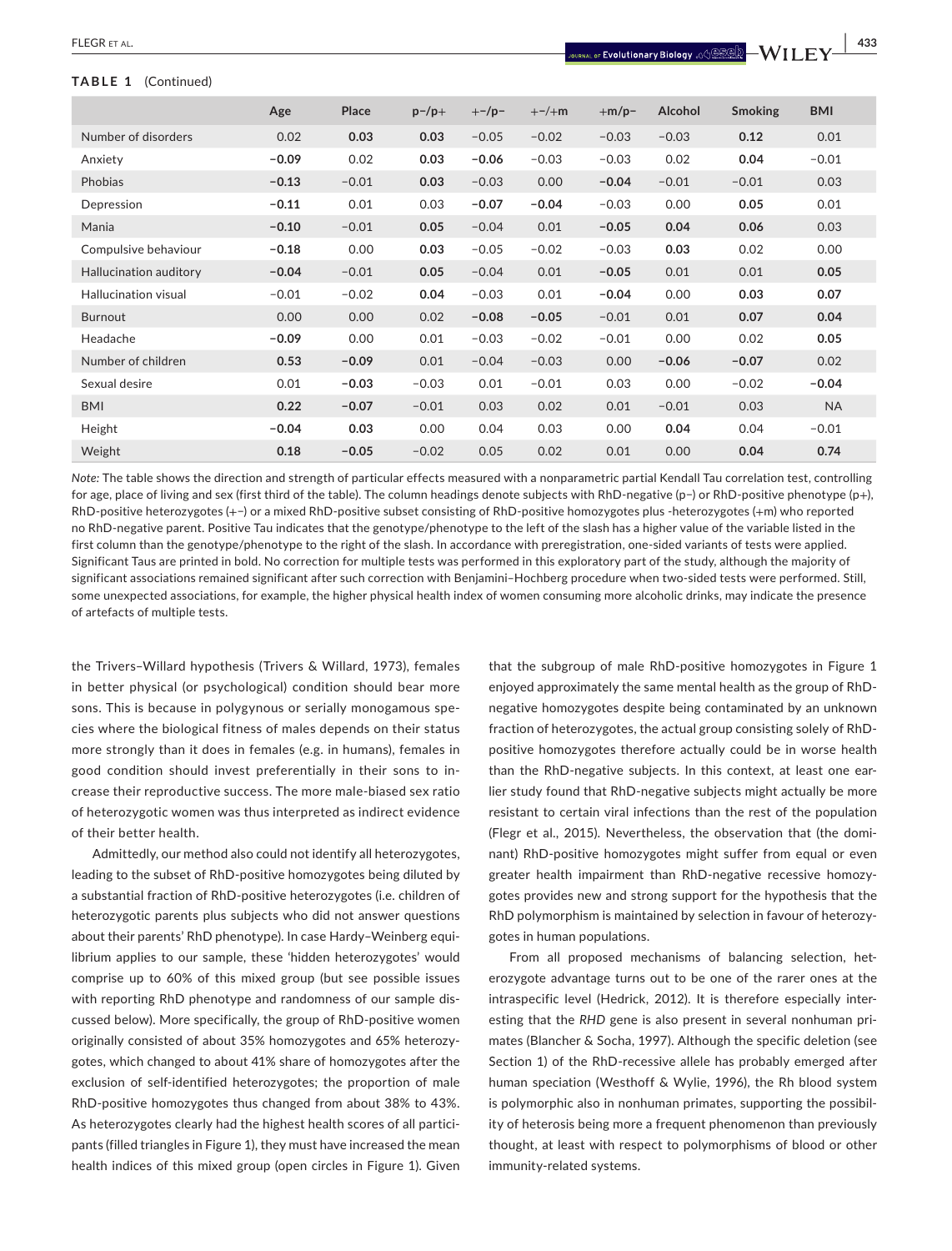

One of the most important steps in search of a better understanding of balancing selection and the maintenance of genetic polymorphism in general is to link particular alleles of specific loci with identifiable phenotypic effects (Key et al., 2014). Aside from the generally known and expected decline in overall health with age (Table 1), we here managed to identify several associations of RhD genotype with particular physical or mental health-related variables (Table 1). Especially in women, RhD-negative subjects were generally less healthy and RhD-positive heterozygotes healthier, whereas in men we observed some notable exceptions. RhD-positive male heterozygotes reported a higher number of mental health disorders, more frequent or intensive mania, and more frequent or intense headaches than other male subjects. This suggests that, in males, heterozygote disadvantage might exist in a limited number of health-related traits. These three health-related traits should therefore possibly be excluded in overall health indices in future studies. Our analyses also showed that RhD-positive male heterozygotes had average BMIs over two points higher than men with homozygotic genotypes (Figure 2). It is thus possible that higher incidence of obesity in this group could be responsible for some of their health problems.

Most published studies on the maintenance of genetic polymorphism by balancing selection in humans (see Section 1) focus solely or primarily on variables related to physical health, such as the prevalence of certain diseases, resistance to infection or physiological deviations from the norm. Exceptions from this pattern are rare and only tangentially related to the study of genetic polymorphism (Lalovic et al., 2004; Prandota, 2011, 2012; Rossignol, 2007; Rossignol et al., 2007; Santangelo et al., 2018). The same holds for studies focused on blood group polymorphisms (Fumagalli et al., 2009). This is understandable, as the majority of studies investigate the human genome and the putative role of polymorphic genes. However, more than half of the human genome is expressed

in the brain. Being highly polygenic, psychological and behavioural processes are admittedly difficult to reasonably infer from the study of individual alleles. In this sense, our research belongs to the minority of studies explicitly focused on the links between human mental states and maintenance of polymorphism in particular genes, in this case the *RHD* gene.

The existence of a correlation between RhD heterogeneity and physical health is not surprising. Physical health is substantially affected by pathogens and parasites, which still play a large role in human populations: even today, about 48% of deaths under 45 years of age are caused by infectious diseases (Kapp, 1999). This finding is therefore in line with other studies suggesting that genes under balancing selection are disproportionately often related to immunity (see Section 1). The correlation between RhD genotype and mental health is more intriguing, pointing to a strong role of physiology. It has been suggested that in RhD-negative subjects impaired function of the ion channel consisting of two molecules of RhAG (rhesus-associated glycoprotein) and the presence of two (instead of one) molecules of RhCE can lead to local hypoxia. This may enhance neuroinflammation in some brain areas in RhD-negative subjects, especially those who are also infected with *Toxoplasma* (Prandota, 2012). This could help explain the association of toxoplasmosis and RhD-negative phenotype with autism and epilepsy, as well as improvement in autistic symptoms after hyperbaric oxygen therapy (Rossignol, 2007; Rossignol et al., 2007). Prandota's (2012) hypotheses are further corroborated by a predicted association between toxoplasmosis and autism (Prandota, 2011), possibly the strongest association between toxoplasmosis and any mental disorder, many years before it was actually demonstrated in epidemiological surveys (Flegr & Horáček, 2018).

Impaired health of RhD-negative (homozygotic) subjects can be easily explained by the absence of the correct Rh complex on the surface of erythrocytes. We can only speculate why RhD-positive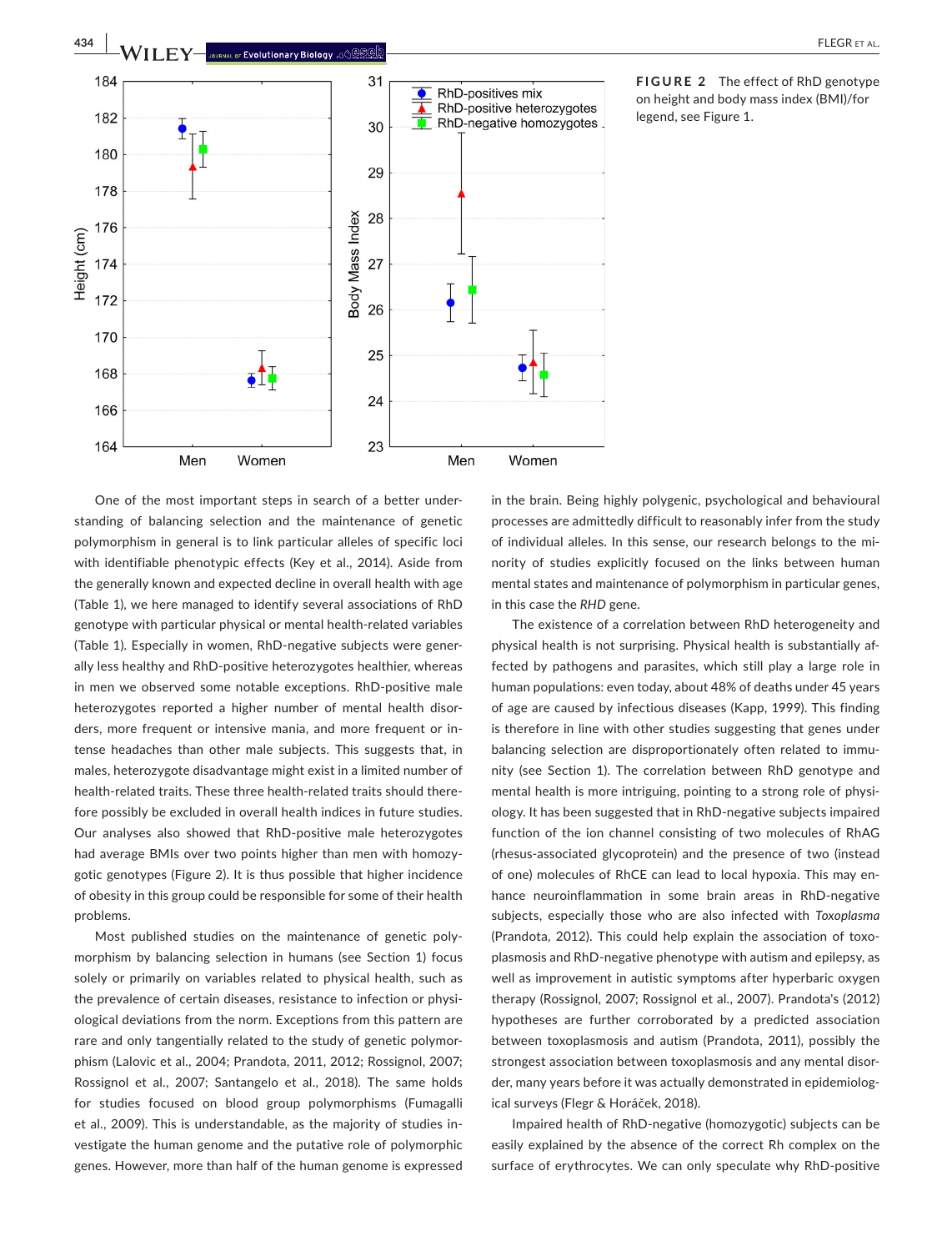heterozygotes perform better than RhD-positive homozygotes and why RhD-positive homozygotes score worse on some parameters than RhD-negative homozygotes (Table 1). It is known that erythrocytes of RhD-positive heterozygotic individuals have markedly fewer RhD proteins on their surface than those of RhD-positive homozygotes (17,720 vs. 33,560: Le Van Kim et al., 2006), which might present fewer targets for pathogens. Alternatively, it is possible that erythrocytes of heterozygotes with a generally lower number of Rh complexes, or with some proportion of aberrant  $(2 \times RhAG + 2 \times RhCE)$ plus some normal Rh complexes ( $2 \times RhAG + RhCE + RhD$ ; op. cit.), perform better than erythrocytes of RhD-positive homozygotes. For example, only 30% of subjects worldwide are currently infected with *Toxoplasma*, and in the past three decades, this number has been declining (Tenter et al., 2000). It is, however, highly probable that in the past, especially in tropical Africa, our evolutionary homeland, over 90% of humans would have been infected and therefore adapted to the infected condition. In accordance with this hypothesis, Novotná et al. (2008) showed that in a *Toxoplasma*-free people, RhD-positive homozygotes performed slightly worse on psychomotor tasks than RhD-positive heterozygotes but much worse than RhD-negative homozygotes. In *Toxoplasma*-infected subjects, on the other hand, RhD-positive homozygotes performed equally poorly as RhDnegative homozygotes, and much worse than RhD-positive heterozygotes (see also Flegr et al., 2018, for a confirmatory study).

Frequencies of RhD-negative individuals (22.7%) and their parents (22.6%) in our sample were relatively high in comparison with the general prevalence in Europe (14%–19%) (Flegr & Dama, 2014). One could speculate that some small part of the respondents, both RhD-positive and RhD negative, say 5%, might have misreported their own or their parents' RhD phenotype. Such stochastic error would overestimate the frequency of the rarer variant, in this case the frequency of RhDnegatives, and underrate the frequency of the more common variant in the population. This is the most parsimonious explanation of the higher frequency of RhD negatives in our sample, but it is unlikely. Over the past six years, we immunoanalysed in our laboratory the RhD phenotype of 2,600 volunteer members of Labbunnies community. In that sample, we found 22.3% of RhD negatives, which is relatively close to the prevalence reported here. This close agreement thus independently supports the reliability of RhD phenotype-related data provided by respondents in the current study. The most likely explanation of this result is that the personality profile, and therefore also willingness to voluntarily participate in research, differs between RhD-negative and RhD-positive subjects, as discussed next.

## **4.1** | **Strengths and limitations of the present study**

The most important strength of our study is that the two tested hypotheses, methods of data collection (including a stopping rule), and methods of analysing the collected data were preregistered prior to commencement of the study. Another strength of our questionnaire-based study is its relatively high number of participants. It is also significant that the

 **|** FLEGR et al. **435**

study was blinded: subjects were invited to participate in a study that would 'investigate certain philosophical problems of personal identity, test evolutionary hypotheses regarding, e.g., the beauty of flowers, and study moral dilemmas related to autonomous cars'. Subjects therefore did not know the study would include an investigation into the relation between RhD genotype and health and could therefore not intentionally or unintentionally bias their responses.

The main limitation of our study is that the participants themselves provided information about their health, their and their parents' RhD phenotype. It is thus highly probable that some part of that information was inaccurate or incomplete. It must be stressed, however, that while this kind of statistical noise can increase the risk of false-negative results, that is fail to confirm the existence of an existing association, it cannot produce false positive results; that is, it cannot indicate the existence of a nonexistent association. Our method is therefore conservative, and the strengths of the effects are in reality probably greater than those observed.

In comparison with other similar studies, the current questionnaire contained a relatively small number of questions related to physical health, which made it impossible for us to compute an index of physical health based on variables such as frequency of visits to medical specialists, frequency of antibiotic prescriptions, etc. Similarly, we monitored only a small subset of potentially important confounding variables, such as the use of alcohol or drugs, personality profile, etc. Future studies ought to collect such data to statistically control for such potentially confounding variables. The strength and novelty of our study lies in the inclusion of multiple mental health parameters in this context.

Another potential problem is that the participants were self-selected: they voluntarily and without any material compensation decided to complete a long anonymous questionnaire. One part of the questionnaire was dedicated to the rating of beauty of flowers and this topic was also included in the name of the questionnaire (see Section 2), which could be a reason for the overrepresentation of women (70%) among the participants. Earlier studies performed using the same method showed that with respect to prevalence of 24 neuropsychiatric disorders (Flegr & Horáček, 2020) or religiosity (Kopecky et al., 2019), the composition of the participant population is highly similar to the composition of the general internet population. Nevertheless, it is probable that participants of such studies consist mainly of curious, altruistic, internet-fluent members of the community. The observed results thus cannot be fully generalized to the Czech or even world population as a whole, so it will be necessary to repeat these analyses with other population samples in future.

The strengths of observed associations in Table 1 might seem relatively low. The magnitude of partial Kendall's Tau (here typically <∣0.15∣) suggests that RhD genotype explains merely a small part of total variability of the main health-related variables. This problem is commonly faced by studies performed on highly heterogeneous human populations living in a complex environment and exposed to a broad spectrum of internal and external factors (Flegr, 2013). Moreover, as shown also in our study, even such well-attested adverse factors as smoking, alcohol consumption and high BMI also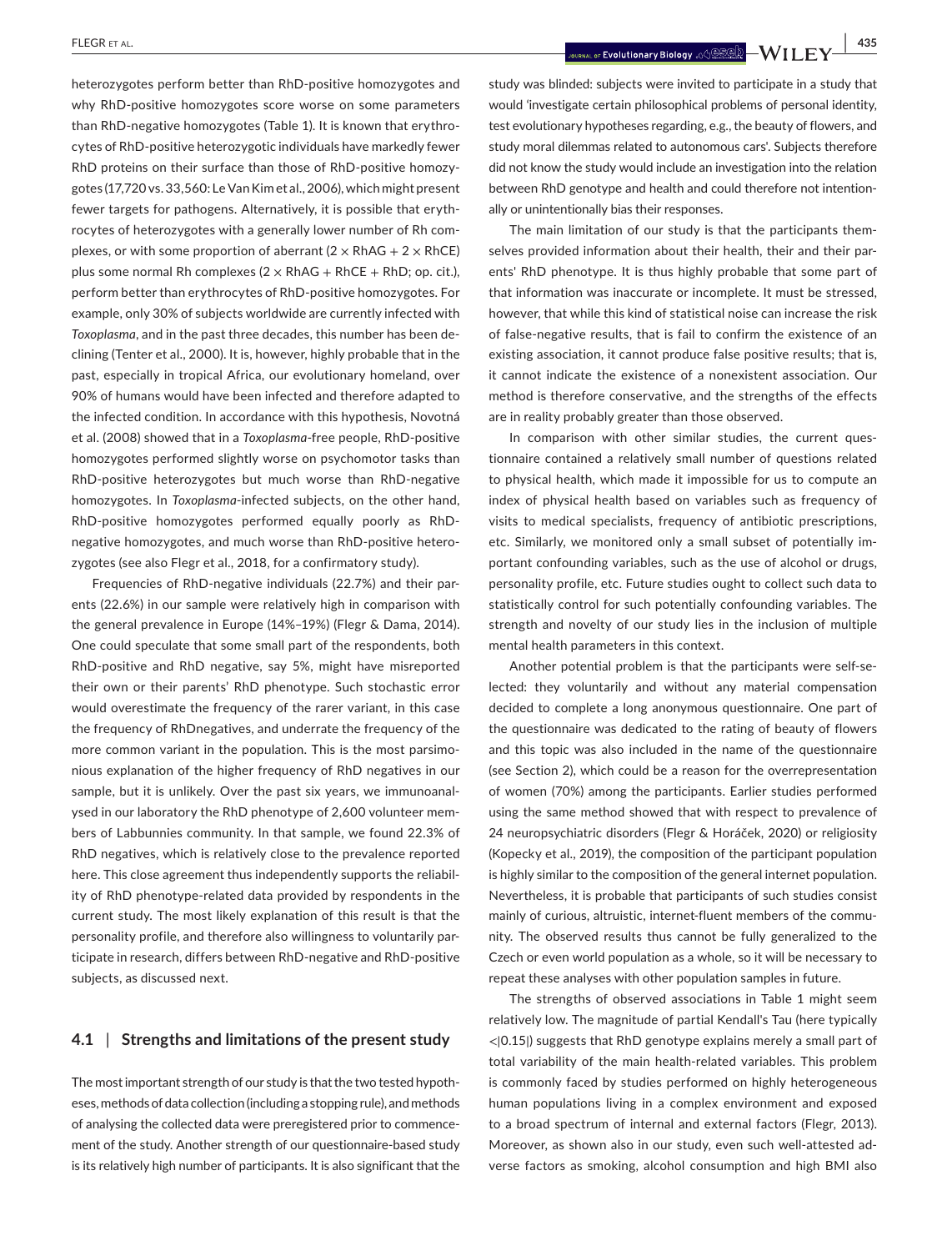explain only a small and rather similar proportion of variability in health-related variables.

# **5** | **CONCLUSIONS**

Our study confirmed that RhD-negative homozygotes are characterized by worse and RhD-positive heterozygotes by better physical and mental health. This lends support to the hypothesis according to which balancing selection, or more precisely heterozygote advantage (heterosis), maintains RhD polymorphism in human populations. We further documented how various RhD genotypes differ in variables related to physical and mental health, pointing to *how* balancing selection might act and play important, medically and evolutionarily significant roles in (human) adaptation (Fumagalli et al., 2009; Key et al., 2014). Our study further shows that the health of heterozygotes and homozygotes differs considerably. For the first time, we documented that RhD-positive homozygotes might actually suffer from as bad or even worse health than RhDnegative homozygotes. Therefore, assessing only RhD phenotypes (as opposed to genotypes) to compare the state of health and psychomotor performance of RhD-negative and RhD-positive subjects—as is the case in nearly all published studies—can easily lead to false-negative results, as better health and/or performance of RhDpositive heterozygotes can be diluted by worse health and/or performance of RhD-positive homozygotes due to genetic dominance of the RhD + allele. Ultimately, therefore, the health and/or performance of RhD-positive subjects may turn out to be approximately the same or only slightly better than that of RhD-negative subjects. To avoid this source of error, it would be advisable for future studies to work with RhD genotypes rather than phenotypes.

#### **ACKNOWLEDGMENTS**

We would like to thank Anna Pilátová, Ph.D., for final revisions of our text. This work was supported by Czech Science Foundation (grant No. 18-13692S) and Charles University (Research Centre programme No. 204056).

#### **CONFLICT OF INTERESTS**

Authors have no conflict of interests.

## **AUTHOR CONTRIBUTIONS**

JF designed the study and analysed data. All four authors participated in data collection, interpretation of results and preparation of the manuscript.

#### **PEER REVIEW**

The peer review history for this article is available at [https://publo](https://publons.com/publon/10.1111/jeb.13745) [ns.com/publon/10.1111/jeb.13745](https://publons.com/publon/10.1111/jeb.13745).

#### **DATA AVAILABILITY STATEMENT**

All relevant data are available at Figshare: [figshare.com/s/d199d](http://figshare.com/s/d199dec0ba0fc5efde29) [ec0ba0fc5efde29](http://figshare.com/s/d199dec0ba0fc5efde29).

# **ORCID**

*Jaroslav Fl[egr](https://orcid.org/0000-0002-0776-2070)* <https://orcid.org/0000-0002-0822-0126> *Jan Toman* <https://orcid.org/0000-0002-0776-2070> *Martin Hůla* <https://orcid.org/0000-0003-2796-1226> *Šárka Kaňková* <https://orcid.org/0000-0002-3087-7538>

#### **REFERENCES**

- Allison, A. C. (1954). The distribution of the sickle-cell trait in East Africa and elsewhere, and its apparent relationship to the incidence of subtertian malaria. *Transactions of the Royal Society of Tropical Medicine and Hygiene*, *48*, 312–318.
- Alonso, S., Lopez, S., Izagirre, N., & de la Rua, C. (2008). Overdominance in the human genome and olfactory receptor activity. *Molecular Biology and Evolution*, *25*, 997–1001.
- Andrés, A., Dennis, M., Kretzschmar, W., Cannons, J., Lee-Lin, S., Hurle, B., Schwartzberg, P., Williamson, S., Bustamante, C., Nielsen, R., Clark, A., Green, E., & Progra, N. C. S. (2010). Balancing selection maintains a form of ERAP2 that undergoes nonsense-mediated decay and affects antigen presentation. *Plos Genetics*, *6*, e1001157.
- Andres, A., Hubisz, M., Indap, A., Torgerson, D., Degenhardt, J., Boyko, A., Gutenkunst, R., White, T., Green, E., Bustamante, C., Clark, A., & Nielsen, R. (2009). Targets of balancing selection in the human genome. *Molecular Biology and Evolution*, *26*, 2755–2764.
- Benjamini, Y., & Hochberg, Y. (1995). Controlling the false discovery rate: A practical and powerful approach to multiple testing. *Journal of the Royal Statistical Society: Series B (Methodological)*, *57*, 289–300.
- Blancher, A., & Socha, W. (1997). The rhesus system. In A. Blancher, J. Klein, & W. Socha (Eds.), *Molecular biology and evolution of blood group and MHC antigens in primates* (pp. 147–218). Springer.
- Croze, M., Zivkovic, D., Stephan, W., & Hutter, S. (2016). Balancing selection on immunity genes: Review of the current literature and new analysis in *Drosophila melanogaster*. *Zoology*, *119*, 322–329.
- Cuthbert, A., Halstead, J., Ratcliff, R., Colledge, W., & Evans, M. (1995). The genetic advantage hypothesis in cystic fibrosis heterozygotes: A murine study. *Journal of Physiology*, *482*, 449–454.
- Dobzhansky, T. (1955). A review of some fundamental concepts and problems of population genetics. *Cold Spring Harbor Symposia on Quantitative Biology*, *20*, 1–15.
- Feldman, M. W., Nabholz, M., & Bodmer, W. F. (1969). Evolution of the Rh polymorphism: A model for the interaction of incompatibility, reproductive compensation and heterozygote advantage. *American Journal of Human Genetics*, *21*, 171–193.
- Ferrer-Admetlla, A., Bosch, E., Sikora, M., Marques-Bonet, T., Ramirez-Soriano, A., Muntasell, A., Navarro, A., Lazarus, R., Calafell, F., Bertranpetit, J., & Casals, F. (2008). Balancing selection is the main force shaping the evolution of innate immunity genes. *Journal of Immunology*, *181*, 1315–1322.
- Fisher, R. A., Race, R. R., & Taylor, G. L. (1944). Mutation and the Rhesus reaction. *Nature*, *153*, 106.
- Flegel, W. A. (2011). Molecular genetics and clinical applications for RH. *Transfusion and Apheresis Science*, *44*, 81–91.
- Flegr, J. (2013). Influence of latent *Toxoplasma* infection on human personality, physiology and morphology: Pros and cons of the *Toxoplasma*-human model in studying the manipulation hypothesis. *Journal of Experimental Biology*, *216*, 127–133.
- Flegr, J. (2016). Heterozygote advantage probably maintains Rhesus factor blood group polymorphism: Ecological regression study. *PLoS One*, *11*, e0147955.
- Flegr, J., & Dama, M. (2014). Does the prevalence of latent toxoplasmosis and frequency of Rhesus-negative subjects correlate with the nationwide rate of traffic accidents? *Folia Parasitologica*, *61*, 485–494.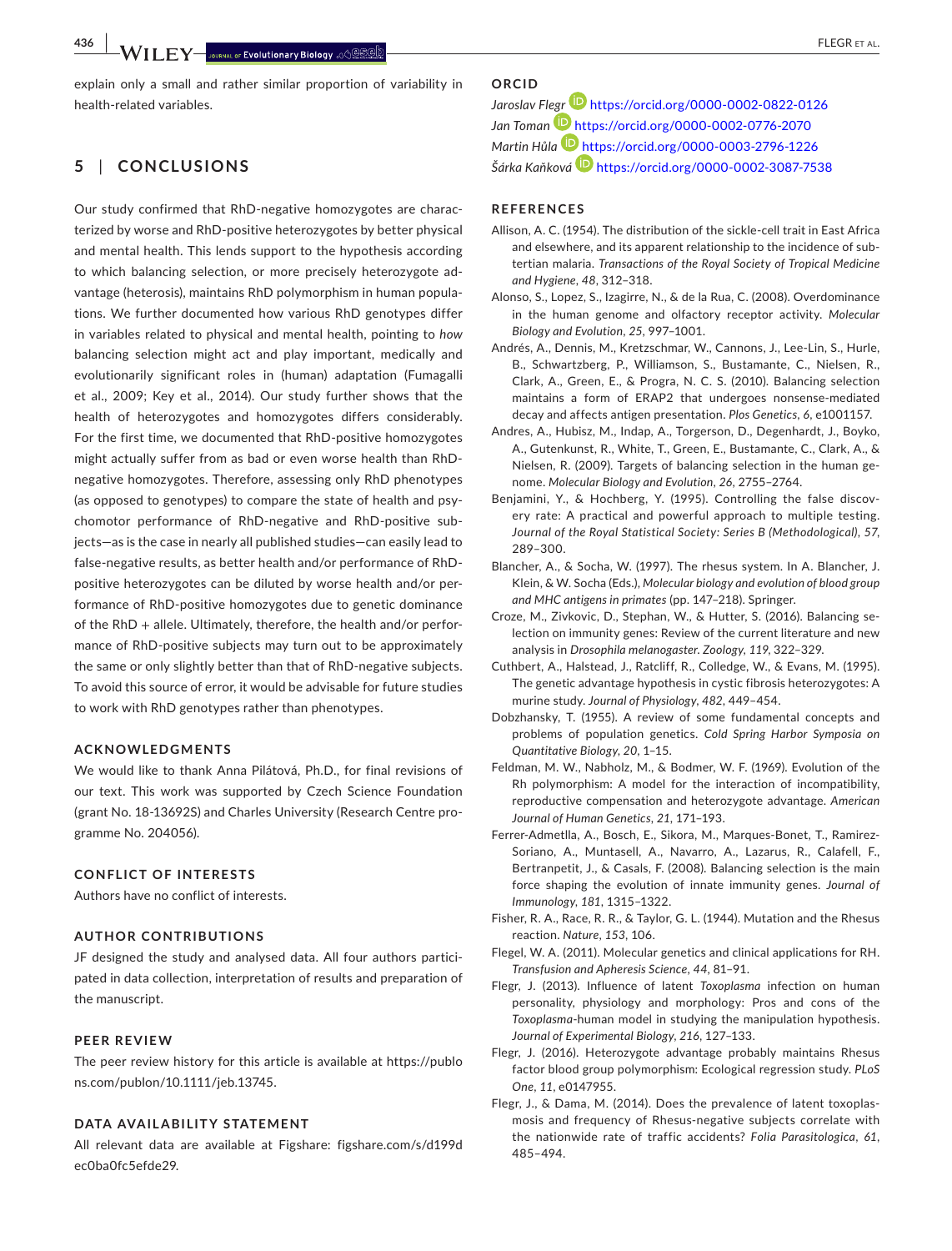**|** FLEGR et al. **437**

- Flegr, J., Geryk, J., Volny, J., Klose, J., & Cernochova, D. (2012). Rhesus factor modulation of effects of smoking and age on psychomotor performance, intelligence, personality profile, and health in Czech soldiers. *PLoS One*, *7*, e49478.
- Flegr, J., Hoffmann, R., & Dammann, M. (2015). Worse health status and higher incidence of health disorders in Rhesus negative subjects. *PLoS One*, *10*, e0141362.
- Flegr, J., & Horáček, J. (2018). Toxoplasmosis, but not borreliosis, is associated with psychiatric disorders and symptoms. *Schizophrenia Research*, *197*, 603–604.
- Flegr, J., & Horáček, J. (2020). Negative effects of latent toxoplasmosis on mental health. *Frontiers Psychiatry*, *10*, 1012.
- Flegr, J., Kuba, R., & Kopecký, R. (2020). Rhesus-minus phenotype as a predictor of sexual desire and behavior, wellbeing, mental health, and fecundity. *PLoS One*, *15*, e0236134.
- Flegr, J., Novotná, M., Fialová, A., Kolbeková, P., & Gašová, Z. (2010). The influence of RhD phenotype on toxoplasmosis- and age-associated changes in personality profile of blood donors. *Folia Parasitologica*, *57*, 143–150.
- Flegr, J., Šebánková, B., Příplatová, L., Chvátalová, V., & Kaňková, Š. (2018). Lower performance of *Toxoplasma*-infected, Rh-negative subjects in the weight holding and hand-grip tests. *PLoS One*, *13*, e0200346.
- Fumagalli, M., Cagliani, R., Pozzoli, U., Riva, S., Comi, G., Menozzi, G., Bresolin, N., & Sironi, M. (2009). Widespread balancing selection and pathogen-driven selection at blood group antigen genes. *Genome Research*, *19*, 199–212.
- Greaves, J., Redfern, R., Ayres, P., & Gill, J. (1977). Warfarin resistance: A balanced polymorphism in the Norway rat. *Genetics Research*, *30*, 257–263.
- Haldane, J. B. S. (1942). Selection against heterozygosis in man. *Eugenics*, *11*, 333–340.
- Haldane, J. B. S. (1949). Disease and evolution. *Supplement to La Ricerca Scientifica*, *19*, 68–76.
- Halmin, M., Rostgaard, K., Lee, B. K., Wikman, A., Norda, R., Nielsen, K. R., Pedersen, O. B., Holmqvist, J., Hjalgrim, H., & Edgren, G. (2017). Length of storage of red blood cells and patient survival after blood transfusion a binational cohort study. *Annals of Internal Medicine*, *166*, 248–256.
- Hedrick, P. (2012). What is the evidence for heterozygote advantage selection? *Trends in Ecology & Evolution*, *27*, 698–704.
- Hellgren, O., & Sheldon, B. (2011). Locus-specific protocol for nine different innate immune genes (antimicrobial peptides: Beta-defensins) across passerine bird species reveals within-species coding variation and a case of trans-species polymorphisms. *Molecular Ecology Resources*, *11*, 686–692.
- Holub, D., Bankovská, M., Dragomirecká, E., Rodriguez, M., Preiss, M., Novák, T., Čermák, J., Horáček, J., Libiger, J., & Flegr, J. (2011). Possible protective function of Rh factor in schizophrenia. *Psychiatrie*, *15*, 37–42.
- Kaňková, Š., Flegr, J., Toman, J., & Calda, P. (2020). Maternal RhD heterozygous genotype is associated with male biased secondary sex ratio. *Early Human Development*, *140*, 104864.
- Kaňková, Š., Šulc, J., & Flegr, J. (2010). Increased pregnancy weight gain in women with latent toxoplasmosis and RhD-positivity protection against this effect. *Parasitology*, *137*, 1773–1779.
- Kapp, C. (1999). WHO warns of microbial threat. *Lancet*, *353*, 2222.
- Key, F., Teixeira, J., de Filippo, C., & Andres, A. (2014). Advantageous diversity maintained by balancing selection in humans. *Current Opinion in Genetics & Development*, *29*, 45–51.
- Kim, S. (2015). ppcor: An R package for a fast calculation to semi-partial correlation coefficients. *Communications for Statistical Applications and Methods*, *22*, 665–674.
- Kimura, M. (1968). Evolutionary rate at the molecular level. *Nature*, *217*, 624–626.
- Kopecky, R., Boschetti, S., & Flegr, J. (2019). Effect of being religious on wellbeing in a predominantly atheist country: Explorative study on wellbeing, fitness, physical and mental health. *PsyArXiv*, April 29.
- Kustu, S., & Inwood, W. (2006). Biological gas channels for  $NH<sub>3</sub>$  and CO<sub>2</sub>: Evidence that Rh (rhesus) proteins are CO<sub>2</sub> channels. *Transfusion Clinique Et Biologique*, *13*, 103–110.
- Lalovic, A., Merkens, L., Russell, L., Arsenault-Lapierre, G., Nowaczyk, M., Porter, F., Steiner, R., & Turecki, G. (2004). Cholesterol metabolism and suicidality in smith-lemli-opitz syndrome carriers. *American Journal of Psychiatry*, *161*, 2123–2125.
- Le Van Kim, C., Colin, Y., & Cartron, J. P. (2006). Rh proteins: Key structural and functional components of the red cell membrane. *Blood Reviews*, *20*, 93–110.
- Lewontin, R. (1974). *The genetic basis of evolutionary change*. Columbia University Press.
- Lewontin, R., & Hubby, J. (1966). A molecular approach to the study of genic heterozygosity in natural populations. II. Amount of variation and degree of heterozygosity in natural populations of *Drosophila pseudoobscura*. *Genetics*, *54*, 595–609.
- McDonald, J. H. (2014). *Handbook of biological statistics* (3rd ed.). Sparky House Publishing.
- Nakhoul, N. L., & Hamm, L. L. (2013). Characteristics of mammalian Rh glycoproteins (SLC42 transporters) and their role in acid-base transport. *Molecular Aspects of Medicine*, *34*, 629–637.
- Nei, M., Li, W., Tajima, F., & Narain, P. (1981). Polymorphism and evolution of the Rh blood-groups. *Japanese Journal of Human Genetics*, *26*, 263–278.
- Novotná, M., Havlíček, J., Smith, A. P., Kolbeková, P., Skallová, A., Klose, J., Gašová, Z., Písačka, M., Sechovská, M., & Flegr, J. (2008). *Toxoplasma* and reaction time: Role of toxoplasmosis in the origin, preservation and geographical distribution of Rh blood group polymorphism. *Parasitology*, *135*, 1253–1261.
- Prandota, J. (2011). Metabolic, immune, epigenetic, endocrine and phenotypic abnormalities found in individuals with autism spectrum disorders, Down syndrome and Alzheimer disease may be caused by congenital and/or acquired chronic cerebral toxoplasmosis. *Research in Autism Spectrum Disorders*, *5*, 14–59.
- Prandota, J. (2012). Rhesus-associated glycoprotein (RhAG) phenotype of the red blood cells modulates *T. gondii* infection-associated psychomotor performance reaction times and changes in the human personality profile. Impaired function of the  $CO<sub>2</sub>$ , AQP1, and AQP4 gas channels may cause hypoxia and thus enhance neuroinflammation in autistic individuals. In Gemma, C. (Ed.), *Neuroinflammation: Pathogenesis, mechanisms and management* (pp. 423–439). : Nova Publishers.
- R Core Team (2018). *R: A language and environment for statistical computing*. R Foundation for Statistical Computing.
- Raffini, F., Fruciano, C., Franchini, P., & Meyer, A. (2017). Towards understanding the genetic basis of mouth asymmetry in the scale-eating cichlid *Perissodus microlepis*. *Molecular Ecology*, *26*, 77–91.
- Raffini, F., & Meyer, A. (2019). A comprehensive overview of the developmental basis and adaptive significance of a textbook polymorphism: Head asymmetry in the cichlid fish *Perissodus microlepis*. *Hydrobiologia*, *832*, 65–84.
- Rossignol, D. A. (2007). Hyperbaric oxygen therapy might improve certain pathophysiological findings in autism. *Medical Hypotheses*, *68*, 1208–1227.
- Rossignol, D. A., Rossignol, L. W., James, S. J., Melnyk, S., & Mumper, E. (2007). The effects of hyperbaric oxygen therapy on oxidative stress, inflammation, and symptoms in children with autism: An open-label pilot study. *BMC Pediatrics*, *7*, 36.
- Roux, C., Pauwels, M., Ruggiero, M., Charlesworth, D., Castric, V., & Vekemans, X. (2013). Recent and Ancient Signature of Balancing Selection around the S-Locus in *Arabidopsis halleri* and *A. lyrata*. *Molecular Biology and Evolution*, *30*, 435–447.